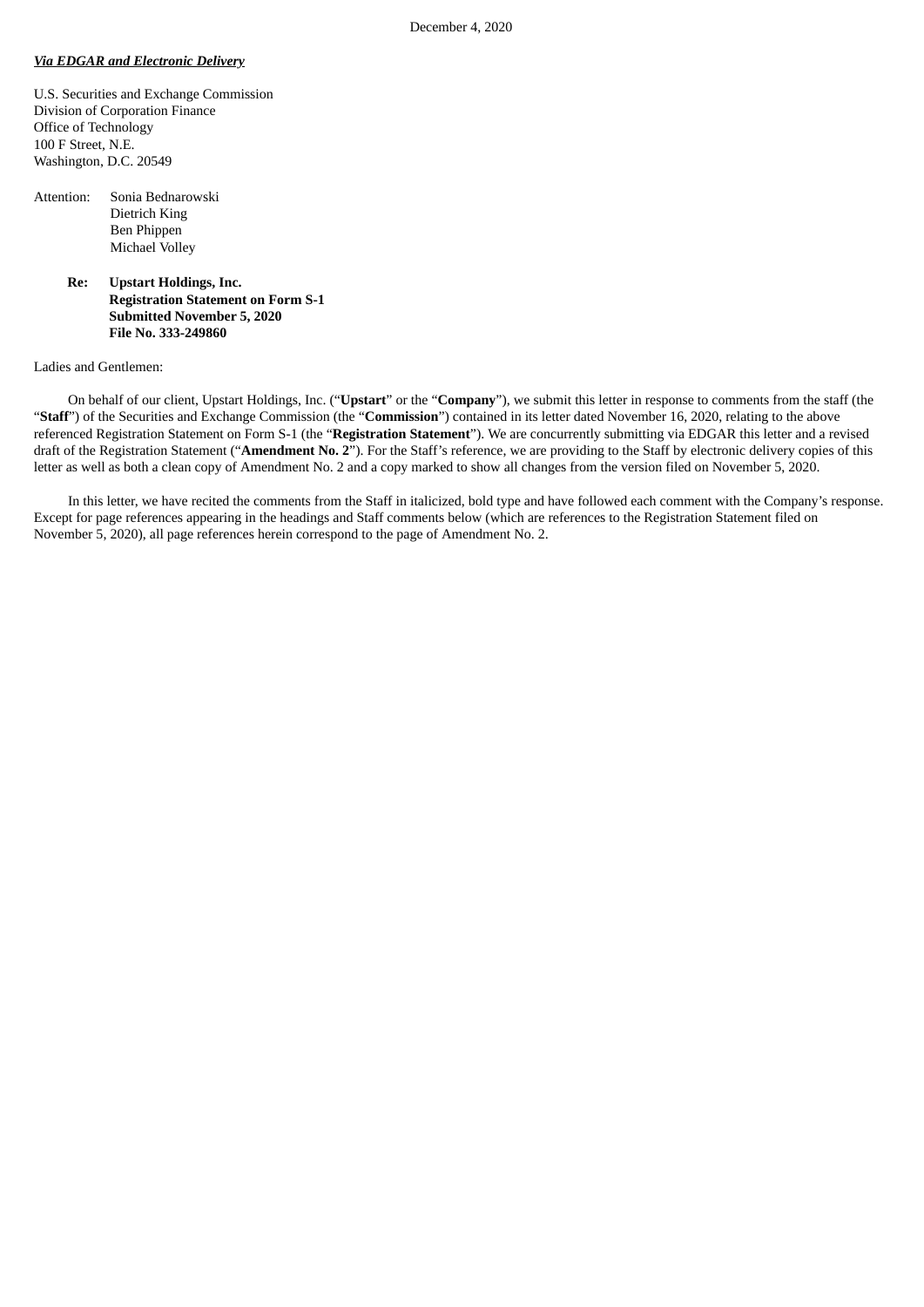Securities and Exchange Commission December 4, 2020 Page 2

## **Founders' Letter, page i**

1. We note your revised disclosure in response to comment 1. Please further revise the Founders' Letter to provide more balanced disclosure. As previously requested, please address in the letter (i) the negative impact that COVID-19 has had on your business, including decreased origination volumes on your platform, increased loss expectations for new and existing originations and a temporary reduction in the availability of loan funding, (ii) that your AI models have not been tested at all during a down-cycle economy or recession without significant levels of government assistance and (iii) that for the fiscal vear ended December 31, 2019. Cross River Bank originated 89% of the loans facilitated on your platform.

The Company acknowledges the Staff's comment regarding more balanced disclosure in the Founders' Letter and has revised its disclosure on pages III, IV and V to address the Staff's comment. The Company respectfully advises the Staff that it does not presently expect an increase in loss expectations for new and existing originations due to COVID-19. However, as disclosed on page 24 in the Risk Factors section of Amendment No. 2, the Company believes that there is a potential for increased losses due to COVID-19 and has included such balancing disclosure in the Founders' Letter as well.

## **Description of Capital Stock Anti-Takeover Provisions Exclusive Forum, page 201**

2. We note your revised disclosure regarding the exclusive forum provision in your amended and restated bylaws. Please disclose that investors cannot waive compliance with the federal securities laws and the rules and regulations thereunder. In that regard, we note that Section 22 of the Securities Act creates concurrent jurisdiction for federal and state courts over all suits brought to enforce any duty or liability created by the Securities Act or the rules and regulations thereunder. Please also ensure that the exclusive forum provision in the amended and restated bylaws *clearly states that the provision does not apply to any actions arising under the Exchange Act.*

The Company respectfully advises the Staff that it has revised its disclosure on pages 82, 83 and 207 to disclose that investors cannot waive compliance with the federal securities laws and the rules and regulations thereunder and that Section 22 of the Securities Act creates concurrent jurisdiction for federal and state courts over all suits brought to enforce any duty or liability created by the Securities Act or the rules and regulations thereunder. The Company further advises the Staff that its amended and restated bylaws clearly states that the exclusive forum provision does not apply to any actions arising under the Exchange Act.

\*\*\*\*\*